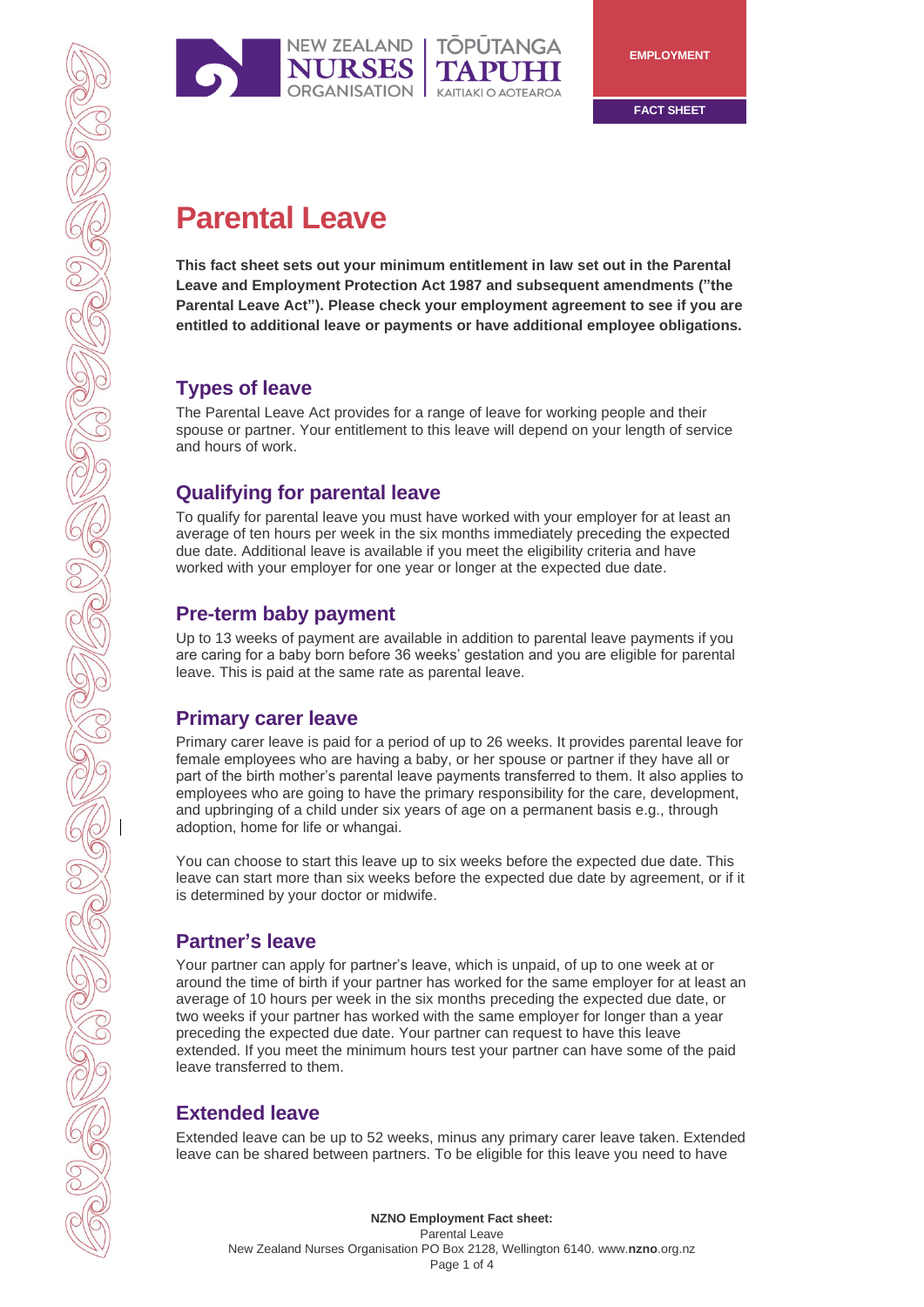worked with your employer for at least six months at the expected due date to receive 26 weeks extended leave or one year to receive all 52 weeks extended leave.

If you are directed by your midwife or doctor to take primary carer leave more than six weeks before the expected due date that part of the leave will not be deducted from your total amount of extended leave.

#### **Example:**

Mary is directed by her midwife to take parental leave eight weeks before her expected due date. She takes another 26 weeks parental leave after her due date. She will be entitled to  $52 - 26 = 26$  weeks extended leave.

### **Special leave**

Special unpaid leave of up to 10 days is available for a female employee before you start your primary carer leave for any reason associated with pregnancy, e.g. medical appointments.

#### **Negotiated carer leave**

Negotiated carer leave lets employees who do not qualify for primary carer leave to take leave. Call NZNO for information in relation to your circumstances.

#### **Payment**

There are two different possibilities for payment. Firstly, there is paid parental leave under The Parental Leave Act which provides payment for up to 26 weeks of parental leave. This may be taken by one partner or shared between two. If you qualify for parental leave this payment will apply to you. The current amount paid can be found on the website of the Ministry of Business, Innovation and Employment in the labour information section. These payments are administered through Inland Revenue.

You may also be entitled to additional payments from your employer. The details of this entitlement can be found in your employment agreement.

You are still eligible for paid parental leave if your baby dies. It is your work situation that determines your eligibility. You **must** apply for paid parental leave before your return to work. Once you return to work your eligibility will stop.

#### **Employee obligations**

The Parental Leave Act requires that you provide written notice of your intention to take parental leave at least three months before the expected date of delivery. However, if you work for a DHB, you must apply for parental leave from your employer in writing at least one month prior to intended leave commencement and provide proof of pregnancy.

Your notice to the employer should set out the type(s) of leave you want; when you are intending to start your leave; and how long the period of leave will be. If you are sharing any part of the leave, you must also provide details of the leave being taken by your partner, that your partner is eligible for leave, that the combined leave is no longer than 52 weeks plus any partner's leave, your partner's name and the name and address of their employer.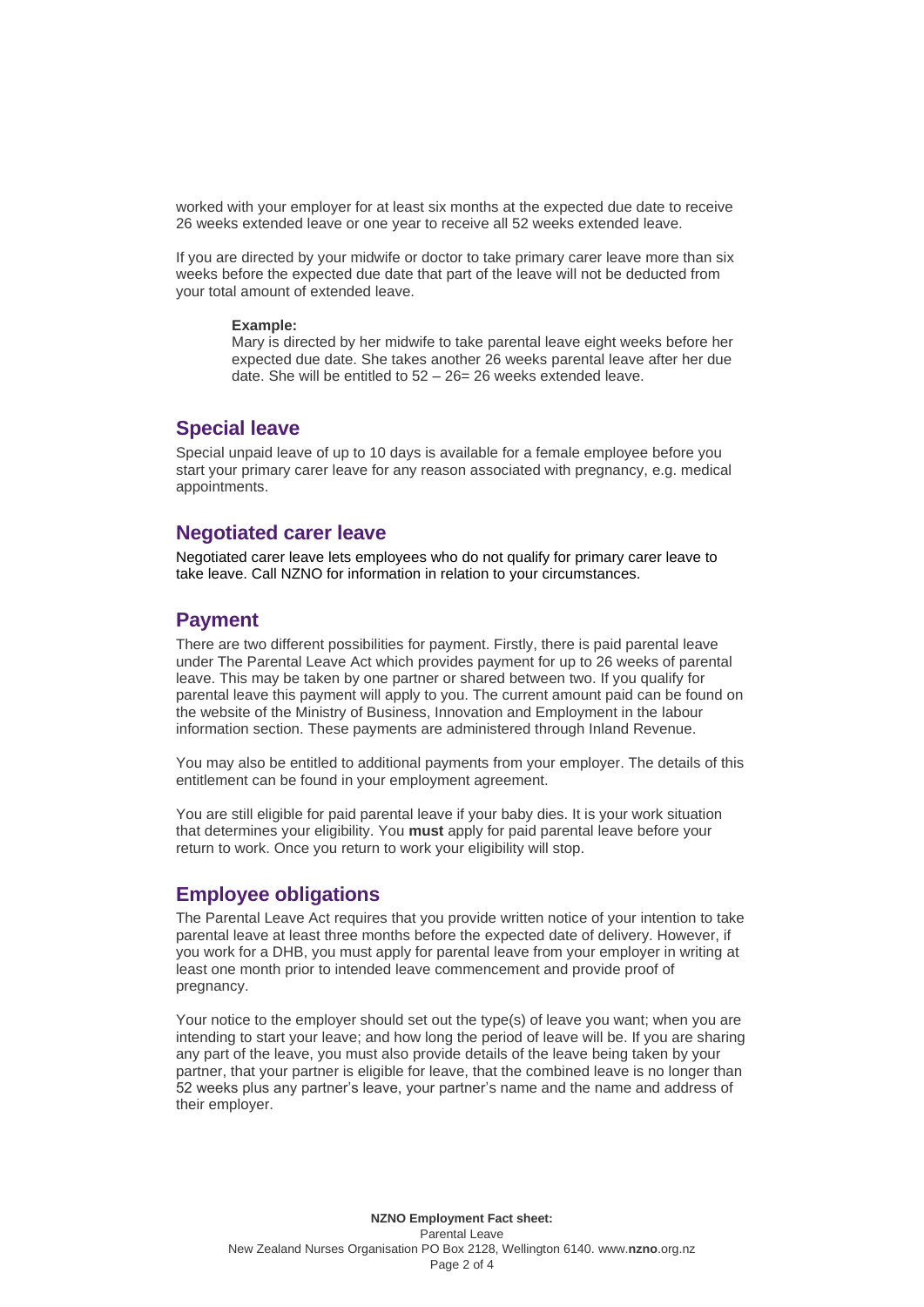### **Providing notice of your return to work**

When you are approaching the end of your leave you are required to provide notice to your employer of your intention to return no later than 21 days before your return date.

You can return to work early if your child is miscarried, is stillborn, dies, or is adopted or cared for by someone else. You need to give your employer 21 days' notice of your intention to return to work. You may also return to work without 21 days' notice if your employer agrees.

#### **Returning to work**

An employer will be required to hold your job for you.

If you are taking four weeks parental leave or less, your job must be held for you. If you take more than four weeks, your job must be held for you unless there is a genuine redundancy, or your job is deemed a key position. In practice most jobs do not meet the criteria for a key position. If your employer tells you that they cannot hold your job for this reason, contact the Member Support Centre.

### **Not returning to work**

If you decide not to go back to work when your parental leave ends, you must tell your employer in writing at least 21 days before the end of your parental leave. If your employment agreement says you must give more than 21 days' notice of resignation (e.g., your notice period is one month), then that resignation notice period becomes the notice period you need to give your employer.

If you decide not to return to work at the end of your parental leave, your job will end on the date that you started parental leave and not the day you resign or at the end of a notice period. This means that any holiday pay will be calculated as at your last day of work before you started parental leave.

#### **Flexible working arrangements**

The Parental Leave Act provides protection for the job, including hours, you had prior to taking parental leave. You are entitled to request flexible working arrangements, which must be considered by your employer, and you are able to negotiate reduced (or changed) hours, if your employer agrees.

### **Keeping-in-touch-days**

An employee may perform up to 64 hours of paid work for their employer during paid parental leave without being considered to have returned to work.

### **Working while on parental leave**

The Parental Leave Act anticipates that people taking leave under the Act do not work while they are on leave. However, your employment agreement may provide additional rights.

### **Calculation of annual leave after a period of parental leave**

When you return from parental leave any annual leave you become entitled to for a period of 12 months after the return date will be calculated on your average weekly earnings for the 12 months before the last pay period. If you take time off work on

**NZNO Employment Fact sheet:** Parental Leave New Zealand Nurses Organisation PO Box 2128, Wellington 6140. www.**nzno**[.org.nz](http://www.nzno.org.nz/) Page 3 of 4